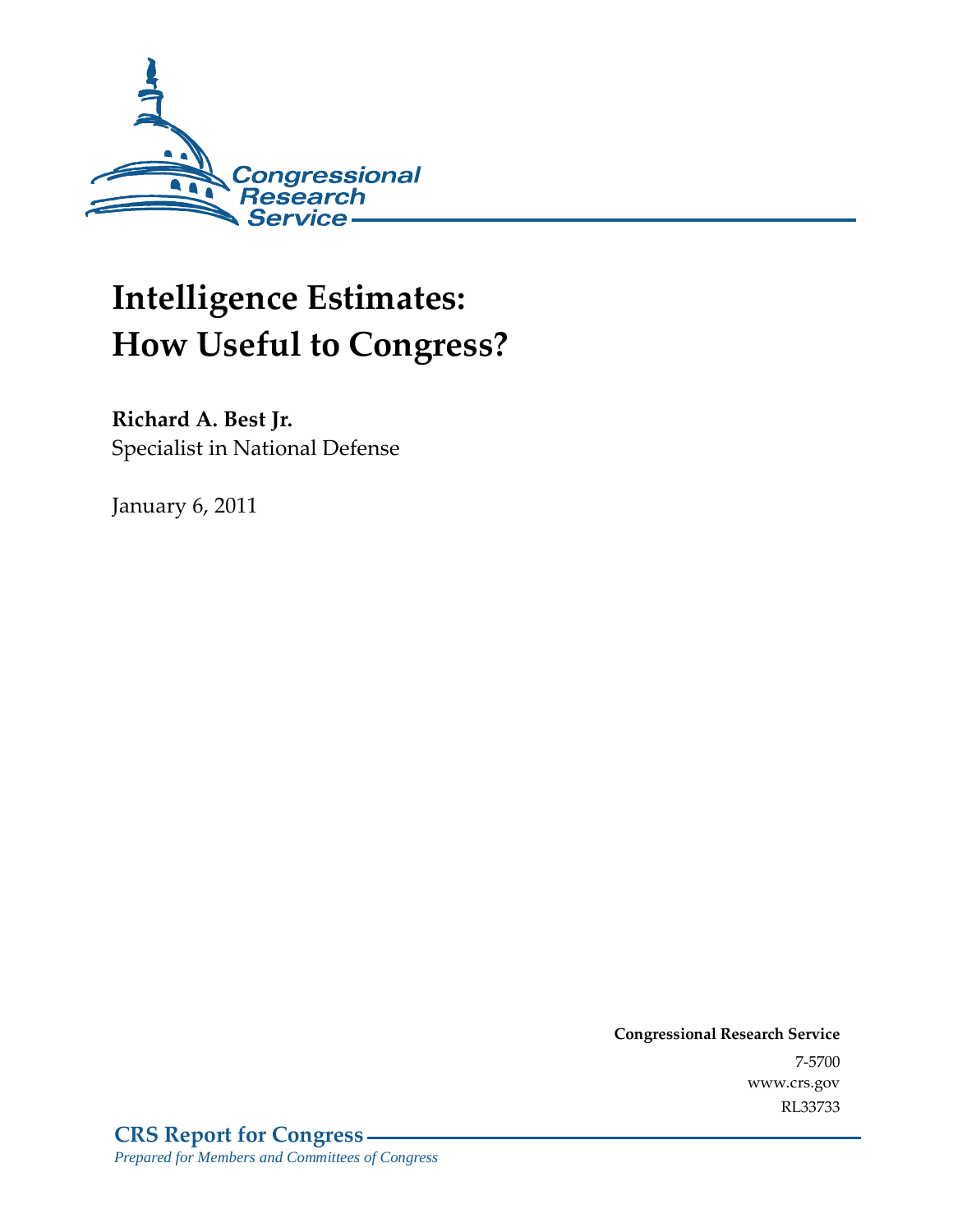### **Summary**

National Intelligence Estimates (NIEs) are often of considerable interest to many Members of Congress. They represent the most formal assessment of a given national security issue by the U.S. intelligence community. The intelligence process, however, is not an exact science and, on occasion, NIEs have proved unreliable because they were based on insufficient evidence or contained faulty analysis. This was demonstrated in the NIE produced in 2002 on Iraqi Weapons of Mass Destruction, parts of which were significantly inaccurate.

At best NIEs provide an in-depth understanding of a complex international situation where U.S. policymakers may perceive a need to make difficult decisions. Although NIEs can provide insights into the likely effects of certain policy approaches, they are not usually prepared to take into account the details of planned U.S. diplomatic, economic, military, or legislative initiatives.

Traditionally, Congress has not been a principal consumer of NIEs. Although Congress has on occasion requested NIEs and expressed interest in their conclusions, the experience with the NIE on Iraqi WMD and other assessments has led some Members to question their usefulness. The FY2007 Defense Authorization Act (P.L. 109-364, Section 1213) specifically requested a comprehensive NIE on Iran. The NIE was to be prepared in classified form and an unclassified summary of key judgments forwarded, "consistent with the protection of intelligence sources and methods." In early December 2007 the DNI released unclassified key judgments of a NIE, *Iran: Nuclear Intentions and Capabilities*. The NIE judged "with high confidence that in fall 2003, Tehran halted its nuclear weapons program." Even though the NIE did recognize "with moderateto-high confidence that Tehran at a minimum is keeping open the option to develop nuclear weapons," the public release of the key judgments at a time of ongoing diplomatic initiatives was widely considered problematical.

There seems to be an emerging consensus that publicly releasing NIEs, or even unclassified summaries, has limitations. Some of the nuances of classified intelligence judgments are lost and there are concerns that public release of an unclassified summary of a complicated situation does not effectively serve the legislative process. In passing the FY2010 Defense Authorization Act (P.L. 111-84), Congress chose not to require an NIE on the nuclear ambitions of certain states and non-state actors, but rather to request biennial reports (with unclassified summaries) from the DNI.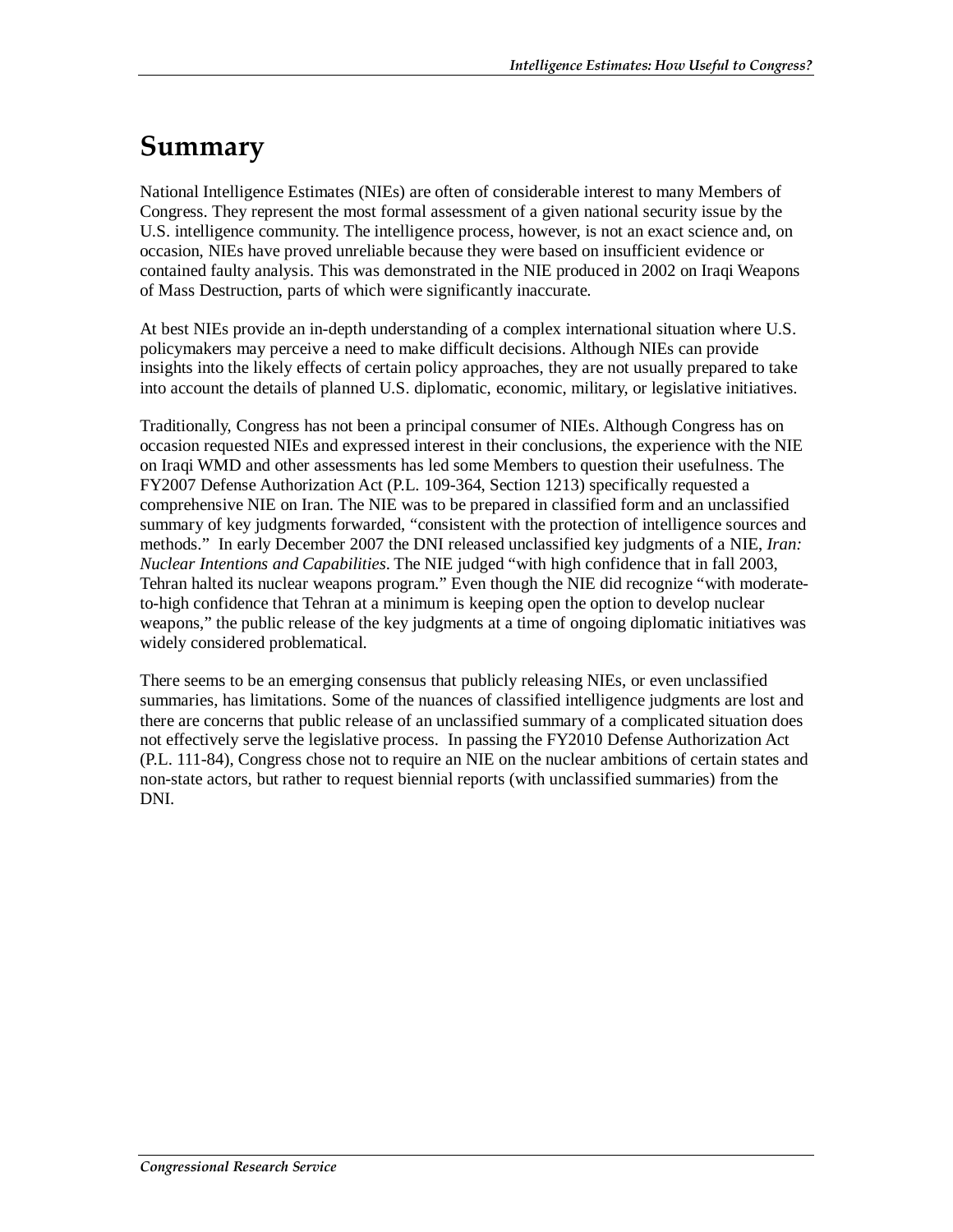# **Contents**

#### **Contacts**

|--|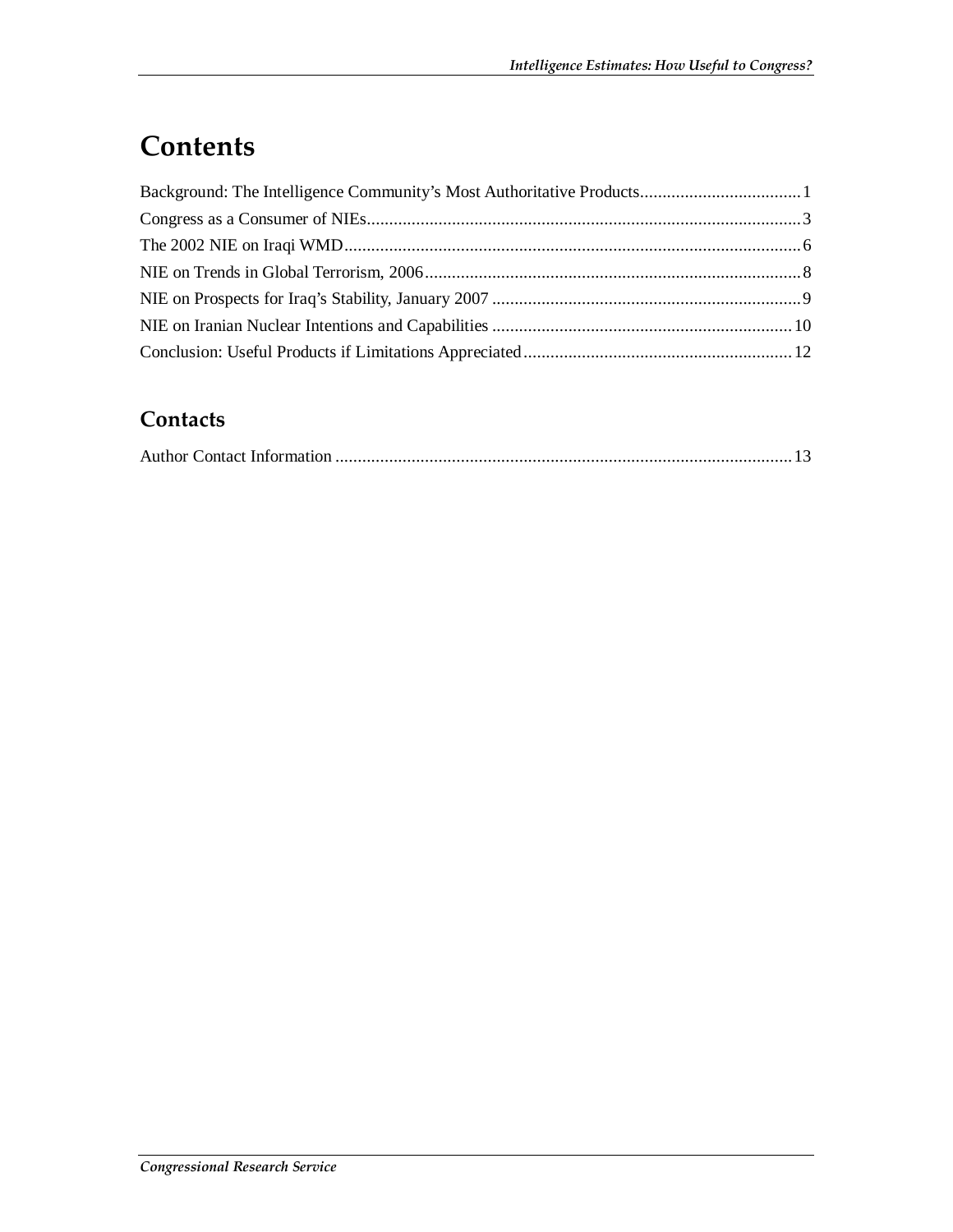# **Background: The Intelligence Community's Most Authoritative Products**

National Intelligence Estimates (NIEs) represent the highest and most formal level of strategic analysis by the U.S. intelligence community. They are by definition forward-looking; as one participant in the estimative process has written, "Estimates are not predictions of the future. They are considered judgments as to the likely course of events regarding an issue of importance to the nation. Sometimes, more than one outcome may be estimated."<sup>1</sup> NIEs focus on foreign developments; they are not net assessments that directly compare U.S. and foreign capabilities and plans.

The responsibility for producing NIEs rests on the National Intelligence Council (NIC), an entity within the Office of the Director of National Intelligence (DNI).<sup>2</sup> The NIC consists of senior analysts from the intelligence community and substantive experts from the public and private sector. After a decision is made to prepare an NIE, terms of reference (TORs) that define the major issues and drafting responsibilities are circulated to relevant intelligence agencies. One or more analysts, either from the ODNI or an intelligence agency, is asked to prepare a draft NIE. The draft estimate is then coordinated by senior officials of all intelligence agencies in a process that can be quite lengthy. Thereafter, NIEs are formally considered by the heads of relevant intelligence agencies and the DNI. The National Security Act requires that NIEs include, "whenever the Council considers appropriate, alternate views held by elements of the intelligence community."<sup>3</sup> Thus they may contain text, or "footnotes," that pose alternative views from the judgments in the NIE. The conclusions of NIEs, however, are understood to reflect the official position of the DNI.<sup>4</sup> Once approved, the NIE is forwarded to the President, senior policymakers, and the two congressional intelligence committees.

In drafting NIEs, analysts marshal evidence from all sources available to the intelligence community—human intelligence, signals intelligence, overhead surveillance, and others including the exploitation of open sources (foreign media and websites). The lengthy drafting and coordination process includes participation by agency analysts and occasionally outside experts with varying perspectives. At their best, NIEs provide a careful assessment of an international situation based on extensive collection and careful analysis that provides policymakers with insights into the opportunities and risks that the United States will face.

<sup>&</sup>lt;sup>1</sup> Mark M. Lowenthal, *Intelligence: From Secrets to Policy* (Washington, DC: CQ Press, 2000), p. 88.

 $2^2$  For background on the NIC and the National Intelligence Officers, see http://www.dni.gov/nic/NIC\_home.html. The NIC was established by Director of Central Intelligence (DCI) Stansfield Turner in 1979; a statutory basis was included in the Intelligence Authorization Act for FY1993 (P.L. 102-496, 106 Stat. 3191). Though composed of analysts from various government agencies and the public and private sector, the NIC has always depended heavily on CIA analysts for research and drafting NIEs. The NIC originally reported to the DCI in his role as head of the intelligence community, but the Intelligence Reform and Terrorism Prevention Act of 2004 (P.L. 108-458) transferred the NIC to the newly created Office of the DNI. Many, if not most, current NIOs are not CIA career analysts and some observers believe that CIA's preeminent analytical role has diminished. Nevertheless, CIA has the broadest analytical coverage of any agency and the largest number of analysts and is likely to be heavily involved in the preparation of future NIEs.  $3$  50 U.S.C. 403-3(b)(2)(A).

<sup>&</sup>lt;sup>4</sup> Yet according to Robert Gates, then Deputy Director of Central Intelligence, writing in 1987: "More than once, the late Director [of Central Intelligence] William Casey (and probably his predecessors) approved an estimate with which he disagreed personally, and separately conveyed his personal view to policymakers." Robert Gates, "The CIA and American Foreign Policy," *Foreign Affairs*, Winter 1987/1988, p. 227.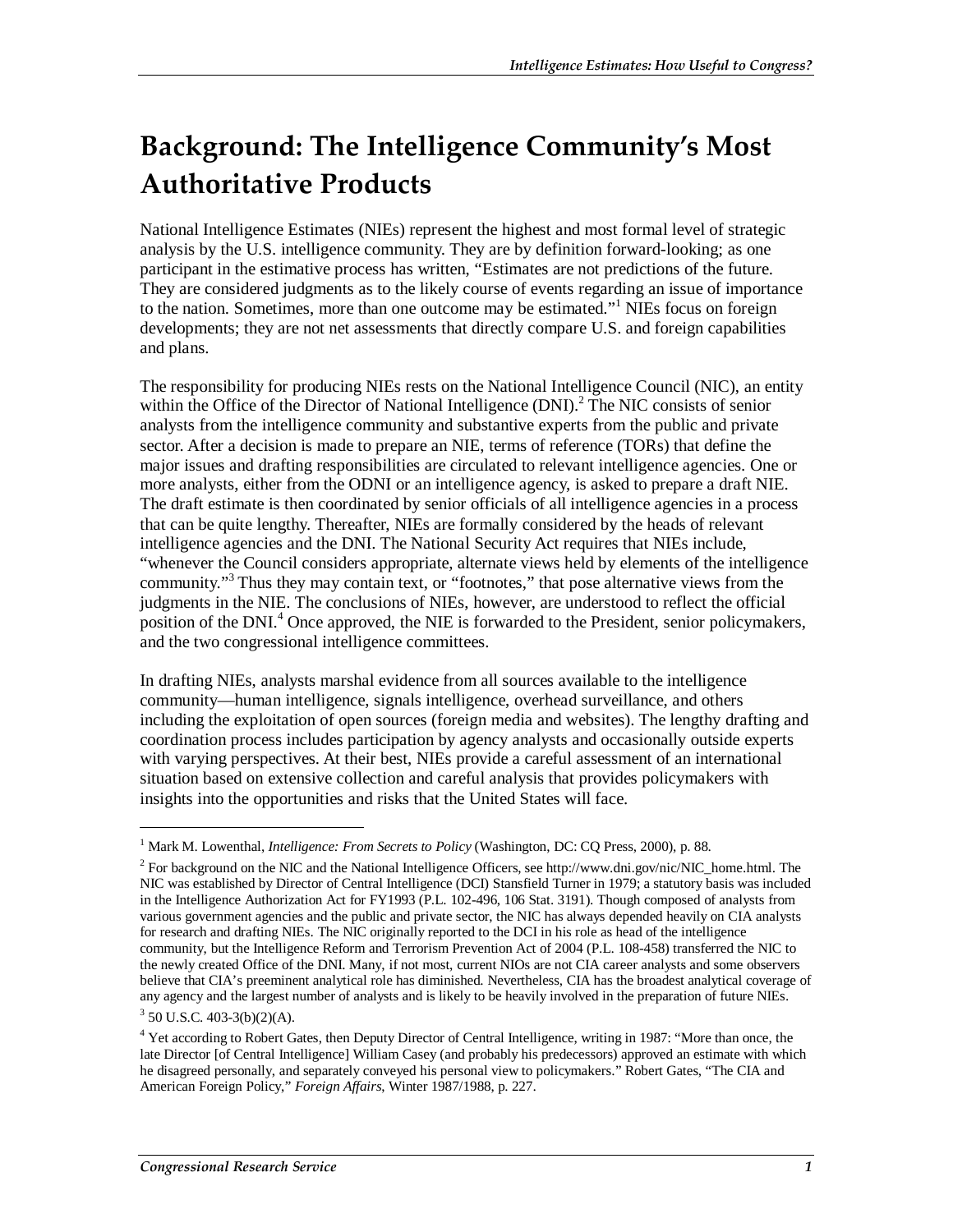In general, NIEs on topics that involve sensitive collection or analysis of trends that are largely unknown to outside experts are the most valuable. On the other hand, NIEs addressing broad topics such as the future of democracy in the Middle East or the likely evolution of China in the next 20 years may not necessarily yield more accurate conclusions or more perceptive insights than the work of leading academic experts. Some observers argue that intelligence estimates that deal with such topics inevitably suffer from the absence of scrutiny by the wide and disparate community of scholars that challenges and debates conclusions of scholarly works in the open literature and ultimately has an important influence on public opinion. Most NIEs, on the other hand, describe the environment in which national security policy choices will likely be made in the foreseeable future, with analysis incorporating information that is not available to the general public.

At a minimum, NIEs require that differences among analysts be confronted and described. This is an important contribution, as policymakers need to know what is known by the intelligence community, what remains unknown, and what conclusions are drawn by the government's most experienced analysts.

During the cold war, NIEs on Soviet strategic forces provided an agreed-upon set of figures that were an integral part of plans for U.S. force structures and negotiations of a series of arms control treaties.<sup>5</sup> On occasion, U.S. policies have not been coordinated throughout the executive branch or with Congress. Some policy makers assume that their own long experience and extensive personal contacts give them better insights than even the most senior intelligence officials. In considering major new initiatives, there can be an obsessive concern with the potential for leaks that limits discussion to a very small circle of advisers and excludes much of the intelligence community which is independent of political appointees.

There are other inherent limitations to the NIE process. NIEs are often prepared on broad issues that may involve not just foreign states or international groups but also the influence of U.S. policy or the interplay of U.S. with foreign actors. Although some NIEs will address the implications of several broad policy options, detailed treatments of U.S. plans have traditionally been defined as beyond the cognizance of intelligence agencies. In many cases, other agencies will have little inclination to share sensitive planning with the substantial number of intelligence analysts involved in the preparation of NIEs. In other cases, U.S. plans will depend more on future initiatives, such as legislation, that intelligence analysts would be unable to predict with accuracy.

Intelligence agencies are committed—by statute<sup>6</sup> and as a matter of professional integrity—to prepare analyses that are unbiased and nonpartisan. At times, however, the bureaucratic process that produces NIEs can shape the conclusions in ways that reflect agency perspectives; this can be

<sup>&</sup>lt;sup>5</sup> In an oft-reported comment in 1967 President Lyndon Johnson stated, "I wouldn't want to be quoted on this but we've spent 35 or 40 billion dollars on the space program. And if nothing else had come out of it except the knowledge we've gained from space photography, it would be worth 10 times what the whole program has cost. Because tonight we know how many missiles the enemy has and, it turned out, our guesses were way off. We were doing things we didn't need to do. We were building things we didn't need to build. We were harboring fears we didn't need to harbor." Quoted in *Eye in the Sky: the Story of the Corona Spy Satellites*, ed. by Dwayne A. Day, John M. Logsdon, and Brian Latell (Washington: Smithsonian Institution Press, 1998), p. 1. NIEs on the Soviet capabilities have been declassified and published in *Intentions and Capabilities: Estimates on Soviet Strategic Forces, 1950-1983*, ed. by Donald P. Steury (Washington: Center for the Study of Intelligence, 1996).

 $6$  50 U.S.C. 403-3(a)(2).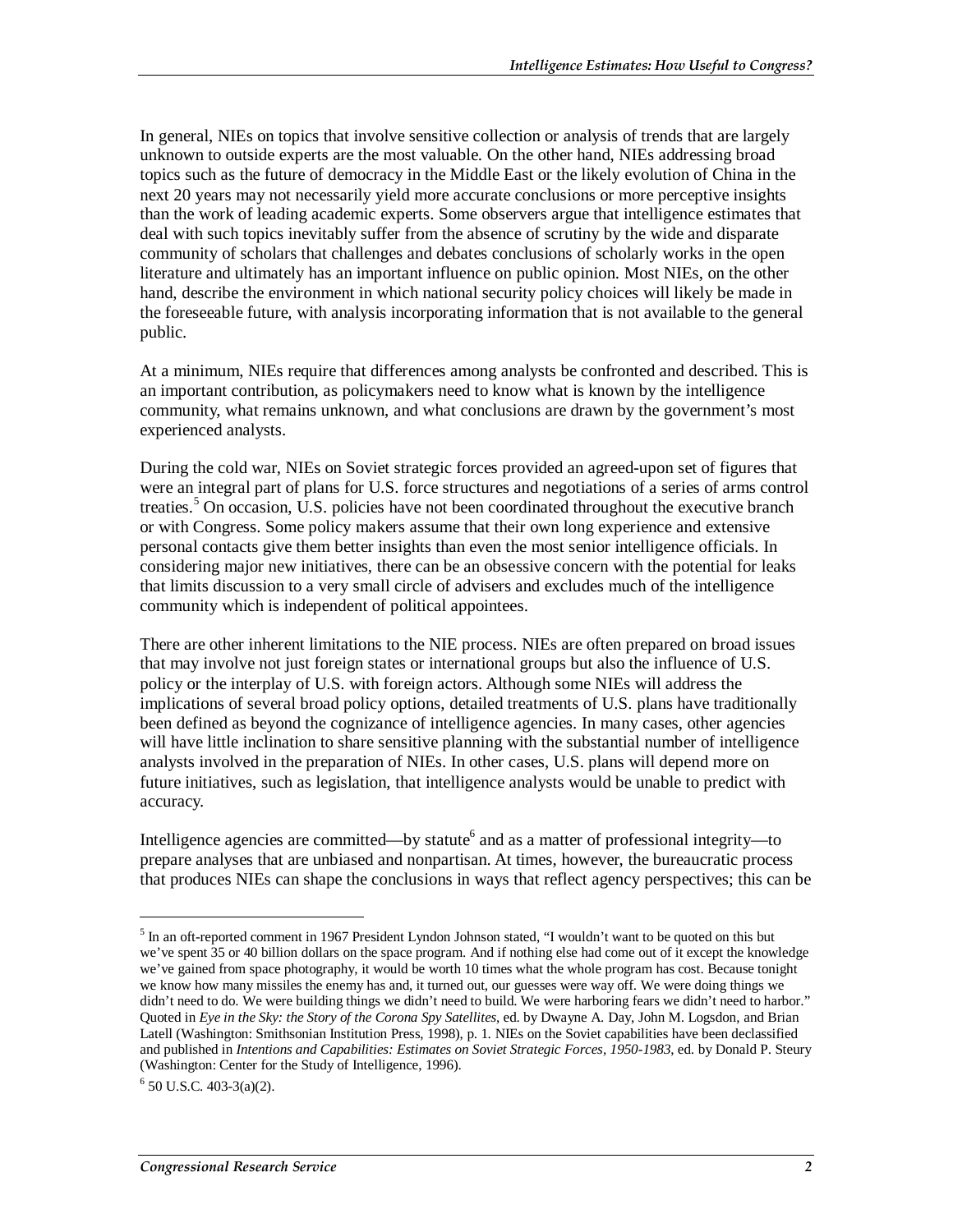the case, for instance, when intelligence judgments about threat environments have significant implication for U.S. military force structure. Moreover, if NIEs are tied too closely and too publicly to public debates there is a concern that intelligence agencies will either be inclined to emphasize evidence supporting an Administration's preferred policy options or to avoid controversial issues.<sup>7</sup>

Furthermore, it has been argued that NIEs are not necessarily the most important contribution of intelligence agencies, which produce thousands of assessments of varying complexity in a given year. A 9/11 Commission staff statement noted: "Some officials, including Deputy DCI [Director of Central Intelligence] John McLaughlin, are skeptical about the importance of comprehensive estimates. McLaughlin has been in charge of the estimate process. He told us such estimates are time-consuming to prepare. Judgments are watered down in negotiations. Conclusions may duplicate those already circulated in more specific papers."<sup>8</sup> A review of intelligence on Iraq by senior intelligence officials undertaken for the then-DCI in mid-2004 noted:

NIEs rarely represent new analysis or bring to bear more expertise than already exists in analytic offices; indeed, drafters of NIEs are usually the same analysts from whose work the NIE is drawn. Little independent knowledge or informed outside opinion is incorporated in estimative products. The preparation of an NIE therefore consists primarily of compiling judgments from previous products and debating points of disagreement....

The fundamental question is whether National Intelligence Estimates add value to the existing body of analytic work. Historically, with few exceptions, NIEs have not carried great weight in policy deliberations although customers have often used them to promote their own agendas.<sup>9</sup>

#### **Congress as a Consumer of NIEs**

Pursuant to the National Security Act, NIEs are prepared "for the Government," not just executive branch officials.<sup>10</sup> Accordingly, NIEs are forwarded to the two congressional intelligence agencies

 $10$  50 U.S.C. 403-3(b)(2)(A).

<sup>&</sup>lt;sup>7</sup> When an Administration is in the process of choosing a policy option there can also be a temptation for intelligence analysts to become advocates; Robert Gates claims that "Far from kowtowing to policymakers, there is sometimes a strong impulse on the part of intelligence officers to show that a policy or decision is misguided or wrong, to poke an analytical finger in the policy eye. Policymakers know this and understandably resent it. To protect the independence of the analyst while keeping such impulses in check is one of the toughest jobs of intelligence agency managers." "The CIA and Foreign Policy," p. 221.

<sup>8</sup> National Commission on Terrorist Attacks Upon the United States [the 9/11 Commission], *The Performance of the Intelligence Community*, Staff Statement No. 11, p.5. The drafters of the staff statement noted, however, that other officials "stress the importance of such estimates as a process that surfaces and clarifies disagreements. Through coordination and vetting views, the Community comes to collective understanding of the nature of the threat it faces what is known, unknown, and a discussion of how to close these gaps." Ibid.

<sup>&</sup>lt;sup>9</sup> Central Intelligence Agency, "Intelligence and Analysis on Iraq: Issues for the Intelligence Community;" July 29, 2004. (The document was the third in a series of reports by the Kerr Group (Richard Kerr, Thomas Wolfe, Rebecca Donegan, and Aris Pappas) to support an internal evaluation of intelligence analysis associated with the war on Iraq. It is available on the CIA website at https://www.cia.gov/csi/studies/vol49no3/html\_files/Collection\_Analysis\_Iraq\_5.htm.) Some observers believe that the intelligence community's greatest contribution may lie in the area of specialized studies or shortterm reports that are based on information that only intelligence agencies have acquired and that needs to be analyzed and disseminated within a relatively short time frame. Such analytical products do not, in most cases, provide the basis for an entirely new policy but can have an important influence on the development of policy (or military campaigns). They can contribute invaluable new information and analysis that will shape the policymaking process.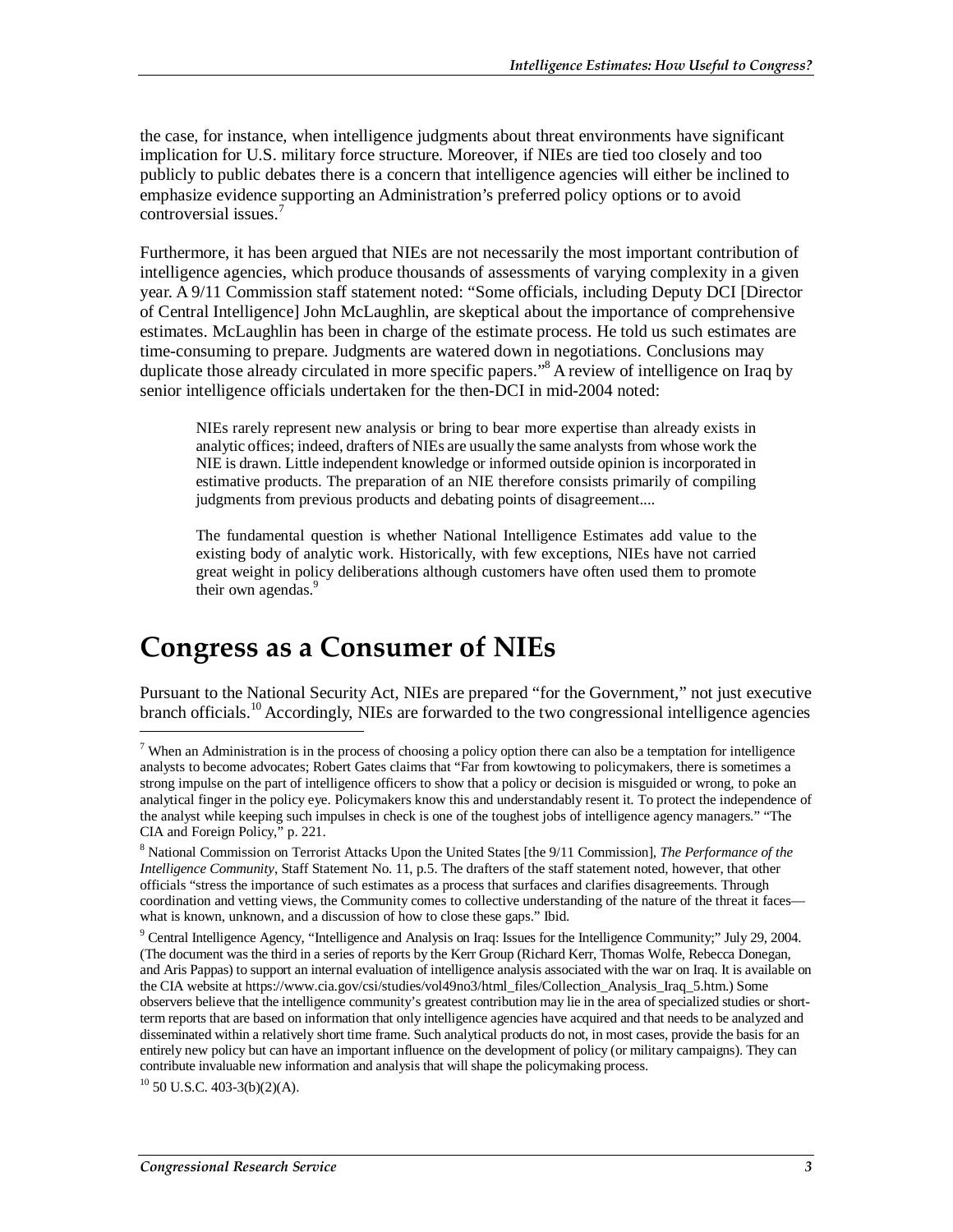(the Senate Select Committee on Intelligence (SSCI) and the House Permanent Select Committee on Intelligence (HPSCI)—and, on occasion, other congressional committees.<sup>11</sup> Use of NIEs by committees will vary. The two intelligence committees oversee the activities of all intelligence agencies, including their analytical efforts, and thus they review NIEs on a continuing basis. Other committees—especially the armed services and foreign affairs and foreign relations committees—may, along with the intelligence committees, be especially interested in NIEs that deal with issues that directly affect upcoming U.S. foreign and military decisions.

Although usually NIEs have been produced at the request of executive branch officials and have been used primarily by executive branch policy makers, NIEs have at times been the subject of considerable congressional interest.<sup>12</sup> Congress has from time to time informally requested NIEs (as was the case with the NIE on Iraqi WMDs produced in 2002, as discussed below), but the House intelligence authorization bill (H.R. 2082) for FY2008 included a provision (section 407) mandating an NIE on global climate change. The Bush Administration resisted this provision:

This section sets a harmful precedent. The production of intelligence products on topics of interest to the Executive Branch or Congress should be left to cooperative relationships and established dialogue and should not be reflected in law, particularly in a manner that impinges on the flexibility of IC [Intelligence Community] professionals to approach a task in the most appropriate manner. $^{13}$ 

Subsequently, the conference report on H.R. 2082 omitted the statutory requirement for an NIE, but noted that the DNI had stated that an assessment on the effects of global climate change was being prepared and the "conferees expect that the national intelligence assessment will be transmitted to Congress in a timely manner."14 The bill was never enacted but in November 2008 the NIC published an assessment (not an NIE) entitled, *Global Trends 2025: A Transformed World* that addressed climate change issues, and in 2009 the CIA opened a Center on Climate Change and National Security.

Congress included a requirement for an NIE on Iran in the FY2007 Defense Authorization Act (P.L. 109-364, section 1213) to be submitted in classified form. The statute also stated that, "Consistent with the protection of intelligence sources and methods, an unclassified summary of the key judgments of the National Intelligence Estimate should be submitted." The Key Judgments of NIE on *Iran: Nuclear Intentions and Capabilities* were released in early December 2007 apparently without prior transmittal to Congress. The accompanying statement by Principal Deputy DNI Donald Kerr stated, without reference to the statute: "The decision to release an

<u>.</u>

<sup>&</sup>lt;sup>11</sup> L. Britt Snider, "Sharing Secrets with Lawmakers: Congress as a User of Intelligence," Central Intelligence Agency, Center for the Study of Intelligence, February 1997, p. 24. Snider's monograph although published in 1997 remains the most authoritative analysis of the use of intelligence by the Congress.

<sup>12</sup> For a discussion of extended controversy in 1959 over estimates of Soviet missiles, see David M. Barrett, *The CIA & Congress: the Untold Story from Truman to Kennedy* (Lawrence, KS: University Press of Kansas, 2005), pp. 323-330. In another instance in 1980 Senator Moynihan discussed press disclosures of NIEs regarding an NIE dealing with the strategic balance between the United States and the Soviet Union. *Congressional Record*, May 15, 1980, pp. 11371- 11372.

<sup>13</sup> U.S., Office of Management and Budget, *Statement of Administration Policy: H.R. 2082—Intelligence Authorization Act for Fiscal Year 2008*, May 9, 2007.

<sup>14</sup> U.S. Congress, House of Representatives, *Intelligence Authorization Act for Fiscal Year 2008: Conference Report*, H.Rept. 110-478, December 6, 2007, p. 100.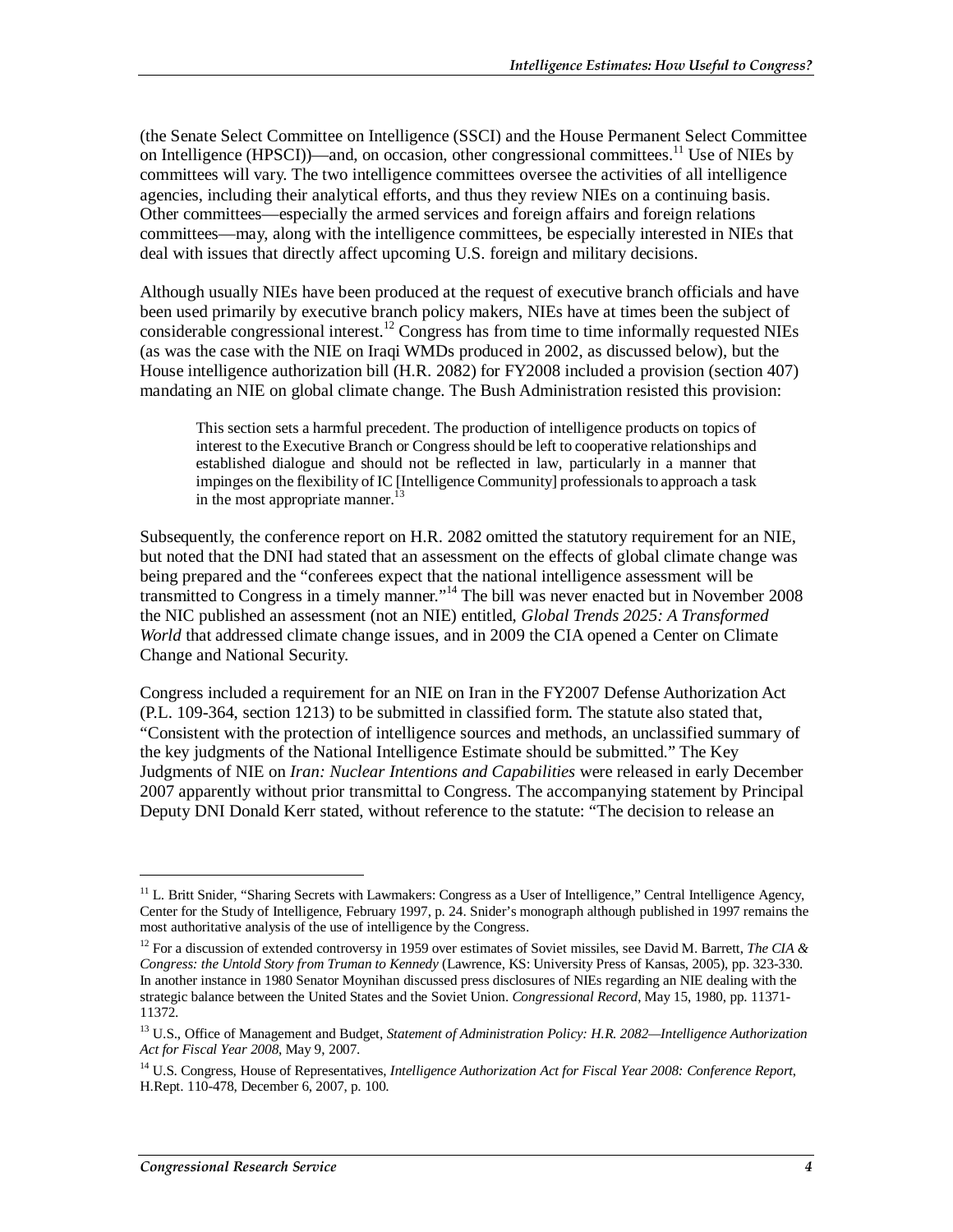unclassified version of the Key Judgments of the NIE was made when it was determined that doing so was in the interest of our nation's security."<sup>15</sup>

Some observers suggest that NIEs could better support congressional deliberations if they were the subject of further hearings by relevant committees. More extensive hearings by relevant committees would provide opportunities for Members to assess the validity of the information on which the NIEs were based and the extent of support for conclusions reached by the drafters of the NIE although there would inevitably be concerns about enlarging the number of persons exposed to highly sensitive intelligence, especially detailed discussion of intelligence sources and methods. Other observers caution, in addition, that making sensitive NIEs the subjects of congressional hearings, especially when an important vote is approaching, could focus media attention on intelligence judgments that are only part of a complex decision-making process. There is a concern that hearings have the potential to undermine the statutory mandate that national intelligence be objective and "independent of political considerations.<sup>16"</sup> It is also possible that the mechanics of an NIE might be misinterpreted, especially the ways in which main and alternate views are set forth, and that debate could result in "cherry picking" views that are congenial to one position or another.

NIE production schedules could also be more closely coordinated with the legislative branch to ensure that the intelligence community addresses major topics on which Congress expects to consider legislation. On the other hand, some observers argue that Congress might draw up lists of NIEs that would overly tax limited analytical resources and infringe on the President's authority to direct the work of the intelligence community.

The influence of intelligence assessments on congressional debates offers cautionary lessons. In late 1990, intelligence assessments (albeit not an NIE) concluded that Operation Desert Storm (that became the Persian Gulf War of 1991) would last at least six months and cause many casualties.

Largely on the basis of these dire predictions several Senators on the SSCI—including its chairman, David L. Boren of Oklahoma—as well as the Armed Services Committee Chairman, Sam Nunn of Georgia, ultimately voted against the resolution authorizing the President to send troops to the Gulf. Later, when it turned out that coalition forces achieved immediate air superiority and the ground war ended in a matter of days with relatively few American casualties, the Senators who had voted in the negative were understandably upset. Some had lost considerable political support in their home states as a result of their votes. Senator Nunn later said the vote not only had hurt his credibility as chairman of the SASC [Senate Armed Services Committee] but also had removed any thoughts he might have had about running for President, knowing that his vote would have been a "major debating point" in any election campaign. After all, they were Senators supposedly "in the know" and yet appeared to have egregiously misread the situation. Most felt "sandbagged" by the Intelligence Community.<sup>17</sup>

<sup>&</sup>lt;sup>15</sup> Statement by the Principal Deputy Director of National Intelligence, Dr. Donald M. Kerr, December 3, 2007. The previous month DNI McConnell had indicated that unclassified key judgments of the Iran NIE would not be released. He explained: "I don't want to have a situation where the young analysts are writing something because they know it's going to be a public debate, or political debate. They should be writing it to call it as it is. I believe that we will be better off in our community if we can do that at a classified level." Remarks by Director of National Intelligence Admiral Michael McConnell at the AIS Journalism Conference, November 13, 2007, Federal News Service Transcript.  $16$  50 U.S.C. 403-3(a)(2).

<sup>&</sup>lt;sup>17</sup> Snider, "Sharing Secrets with Lawmakers," p. 49. Arguably, a full-scale NIE may have been more reliable.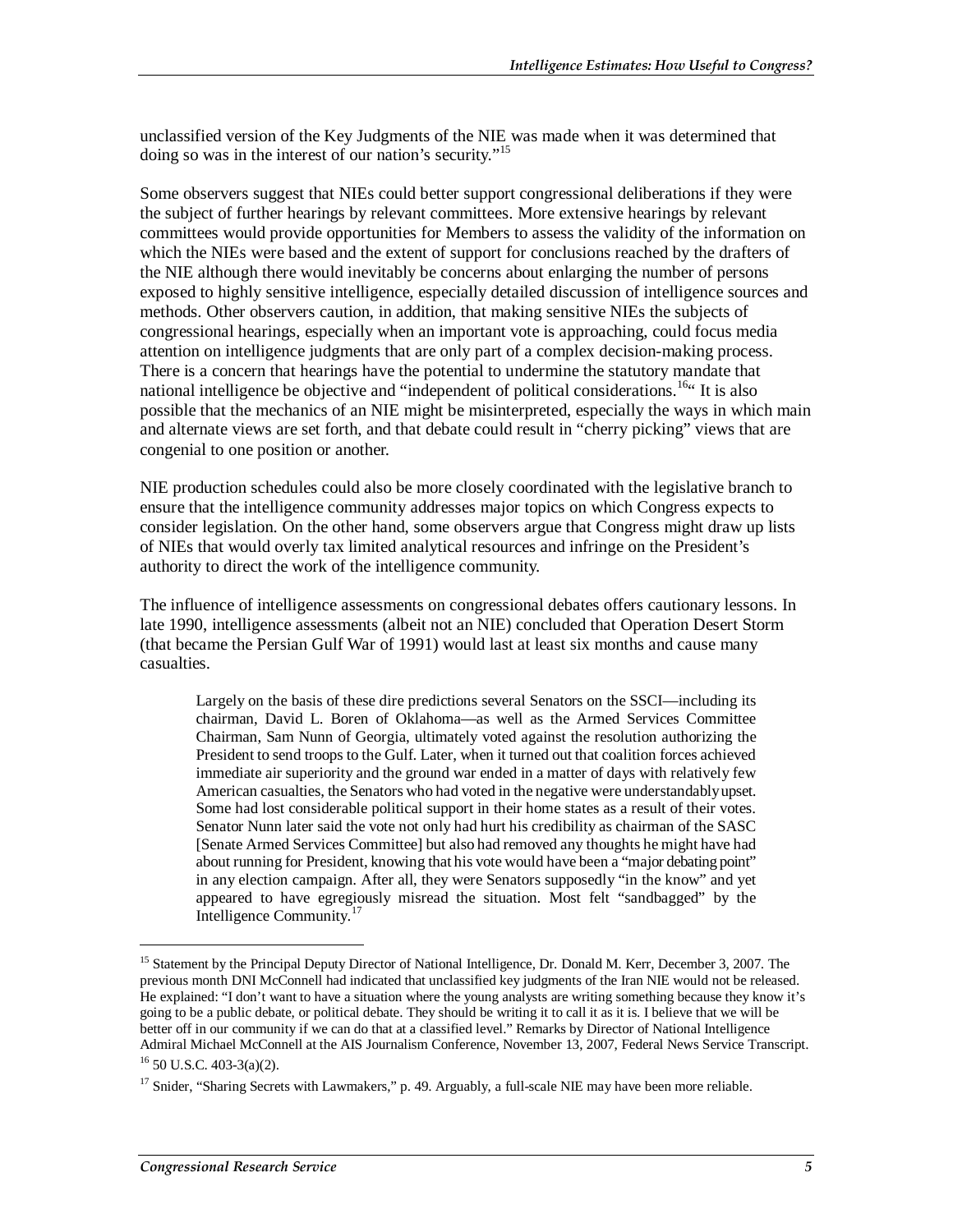A former staffer was quoted as saying that "the real problem for the committee was that it was never given 'blue team' information [information on U.S. military capabilities]. It was never advised, for example, that stealth aircraft were to be used. It was never provided an assessment of our forces versus theirs."18

### **The 2002 NIE on Iraqi WMD**

Intelligence analysis is inherently an intellectual activity that requires knowledge, judgment, and a degree of intuition. These qualities are usually not quantifiable nor can they be simply mandated. Erroneous estimates can occur and have occurred in recent years. The history of the Iraq NIE prepared in 2002, *Iraq's Continuing Programs for Weapons of Mass Destruction,* is instructive in this regard. The fact that Iraq had had WMD in the past and had previously used them both against Iran and regime opponents within Iraq was well known. That Iraq had violated agreements made after the conclusion of Desert Storm in 1991 and expelled international inspectors in 1998 was also incontestable. It was also evident that Saddam Hussein's regime had demonstrated no eagerness to comply with more recent mandates of the U.N. and to cooperate with U.N. inspectors.

Because, however, much of the public debate focused on Iraq's then-current WMD capabilities, the leadership of the Senate Intelligence Committee asked for an NIE "on the status of Iraq's programs to develop weapons of mass destruction and delivery system, the status of the Iraqi military forces, including their readiness and willingness to fight, the effects a U.S.-led attack on Iraq would have on its neighbors, and Saddam Hussein's likely response to a U.S. military campaign designed to effect regime change in Iraq."<sup>19</sup> The NIE was requested on an immediate basis. Prepared under intense pressure, the NIE was drafted and made available to Congress four weeks later, on October 1, 2002.<sup>20</sup> An unclassified White Paper, containing many of the NIE's judgments, was issued shortly thereafter. $^{21}$ 

In large measure the NIE reinforced judgments that had previously been made in earlier intelligence products. The NIE maintained:

Iraq has continued its weapons of mass destruction (WMD) programs in defiance of U.N. resolutions and restrictions. Baghdad has chemical and biological weapons as well as missiles with ranges in excess of U.N. restrictions; if left unchecked, it will probably have a nuclear weapon during this decade.

Baghdad hides large portions of Iraq's WMD efforts. Revelations after the Gulf war starkly demonstrate the extensive efforts undertaken by Iraq to deny information.<sup>22</sup>

There was a consensus of all agencies that the Iraqis were determined to reconstitute their WMD programs and had made some progress in this effort. This judgment was pervasive among intelligence analysts in this country and abroad (indeed even some senior Iraqi military leaders

 $18$  Quoted in ibid., p. 50.

<sup>19</sup> S.Rept. 108-301, p. 12.

 $^{20}$  A summary was later made public in July 2003; at http://www.dni.gov/nic/special\_keyjudgements.html.

<sup>&</sup>lt;sup>21</sup> The White Paper is available at https://www.cia.gov/cia/reports/iraq\_wmd/Iraq\_Oct\_2002.pdf.

<sup>22</sup> Director of Central Intelligence, *Iraq's Weapons of Mass Destruction Programs*, October 2002, p. 1.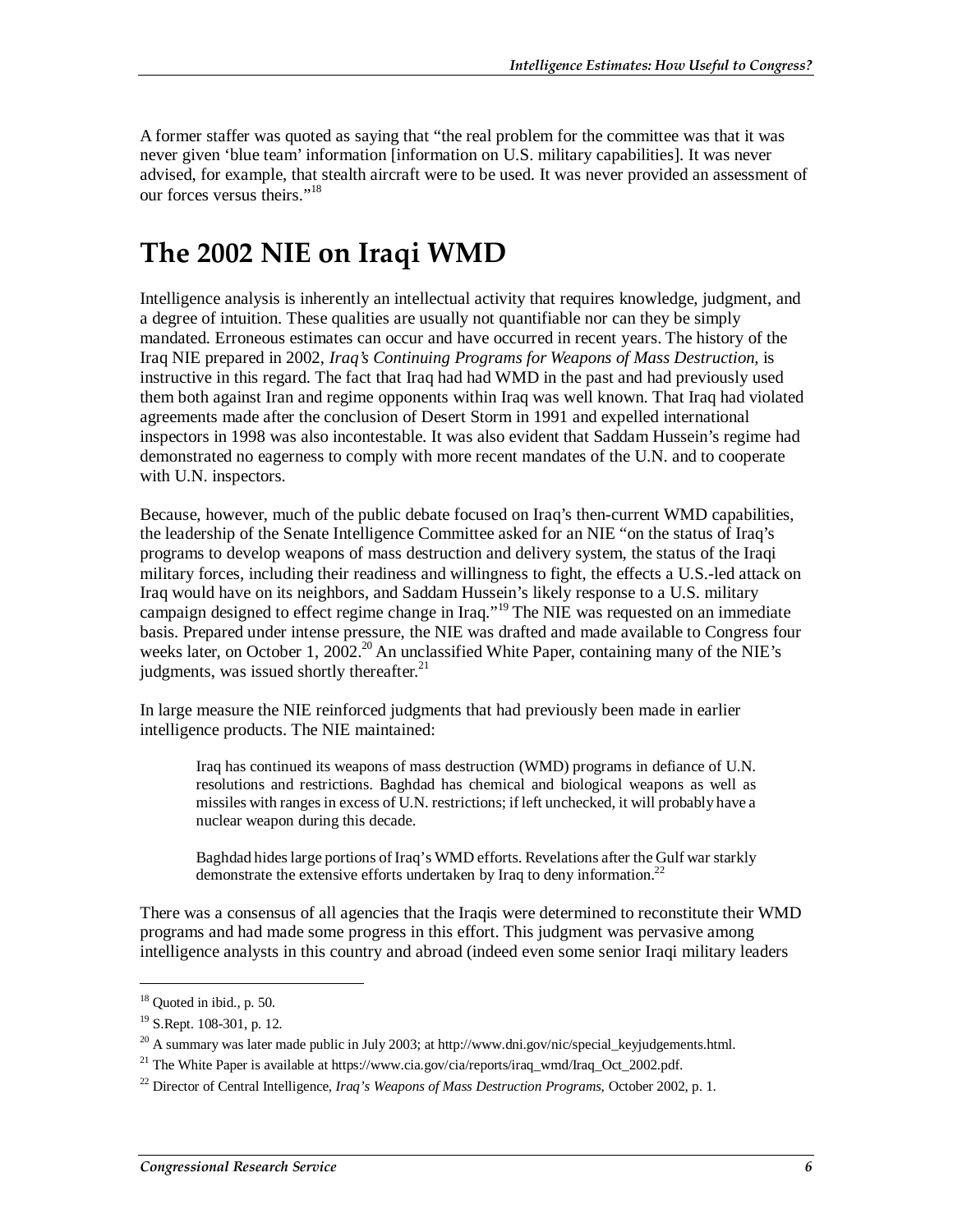believed Iraq had WMDs). In setting forth the evidence for WMD reconstitution, however, the NIE relied on evidence and analysis that was subsequently determined to be deficient. To a large extent the judgment that Iraq had begun reconstituting its nuclear capabilities depended on information regarding aluminum tubes that most, but not all, agencies judged to be designed for a uranium enrichment effort. There was a fairly wide agreement that Saddam Hussein planned to reconstitute the WMD programs once Iraq got out from under the sanctions regime.

In retrospect, few would deny that Saddam Hussein had not relinquished his ultimate goal of having viable WMD capabilities and his failure to comply with U.N. obligations regarding inspections, but it is clear that the intelligence community did not adequately flag the inherent uncertainties of the evidence supporting Iraq's WMD capabilities in mid-2002.<sup>23</sup> Intelligence agencies had provided copious information about Iraqi WMD programs, but ultimately did not reach accurate conclusions. In part, this failure resulted from the difficulty of the target, but it is apparent in retrospect that intelligence officials provided Congress with an over-generalized estimate that relied heavily on widely accepted judgments (a tendency that has been described as "cognitive bias") and highly limited collection from human sources (and some of this reporting was wrong), and did not offer a better sense of the ambiguities and limitations of the available evidence. In particular, in this view, the intelligence community conveyed a sense of dynamism in regard to Iraqi WMD programs that was not justified by evidence available.

This NIE has been much debated. The Senate Intelligence Committee has reported two extensive, and highly critical, assessments of the NIE. $^{24}$  In 2004 the committee concluded that

Most of the major key judgments in the Intelligence Community's October 2002 National Intelligence Estimate (NIE), *Iraq's Continuing Programs for Weapons of Mass Destruction*, either overstated, or were not supported by, the underlying intelligence reporting. A series of failures, particularly in analytic trade craft, led to the mischaracterization of the intelligence. $25$ 

Subsequently, the Commission on the Capabilities of the United States Regarding Weapons of Mass Destruction, headed by Laurence Silberman and former Senator Charles Robb, also devoted attention to the NIE's shortcomings. $^{26}$ 

<sup>&</sup>lt;sup>23</sup> Significantly, the NIE did not offer a contrarian case that Saddam Hussein did not have an active WMD program underway and was bluffing. As far as is known, no one in the intelligence community made the assessment that Iraq had only minimal WMD capabilities. Apparently no one asked the question posed by Joseph Nye, a former chairman of the National Intelligence Council: "What would it take for this estimate to be dramatically wrong? What could cause a radically different outcome?" Nye noted: "Experts often resist this exercise. Since they know their country or region and have already presented all the plausible scenarios, why waste any effort on scenarios that are by definition highly unlikely? The answer is that such questions help to alert the policymakers to low-probability but high-impact contingencies against which they might plan. It also informs intelligence agencies about obscure indicators about which they should be collecting information." Joseph S. Nye, Jr., "Peering into the Future," *Foreign Affairs,* July-August 1994, p. 89.

<sup>&</sup>lt;sup>24</sup> U.S. Congress, 108<sup>th</sup> Congress, 2d session, Senate, Select Committee on Intelligence, *U.S. Intelligence Community's Prewar Intelligence Assessments on Iraq*, S.Rept. 108-301, July 9, 2004; 109th Congress, 2d session, *Postwar Findings About Iraq's WMD Programs and Links to Terrorism and How They Compare with Prewar Assessments*, September 8, 2006.

 $25$  S.Rept. 108-301, p. 14.

<sup>&</sup>lt;sup>26</sup> See the report of the Commission on the Intelligence Capabilities of the United States Regarding Weapons of Mass Destruction, March 31, 2005.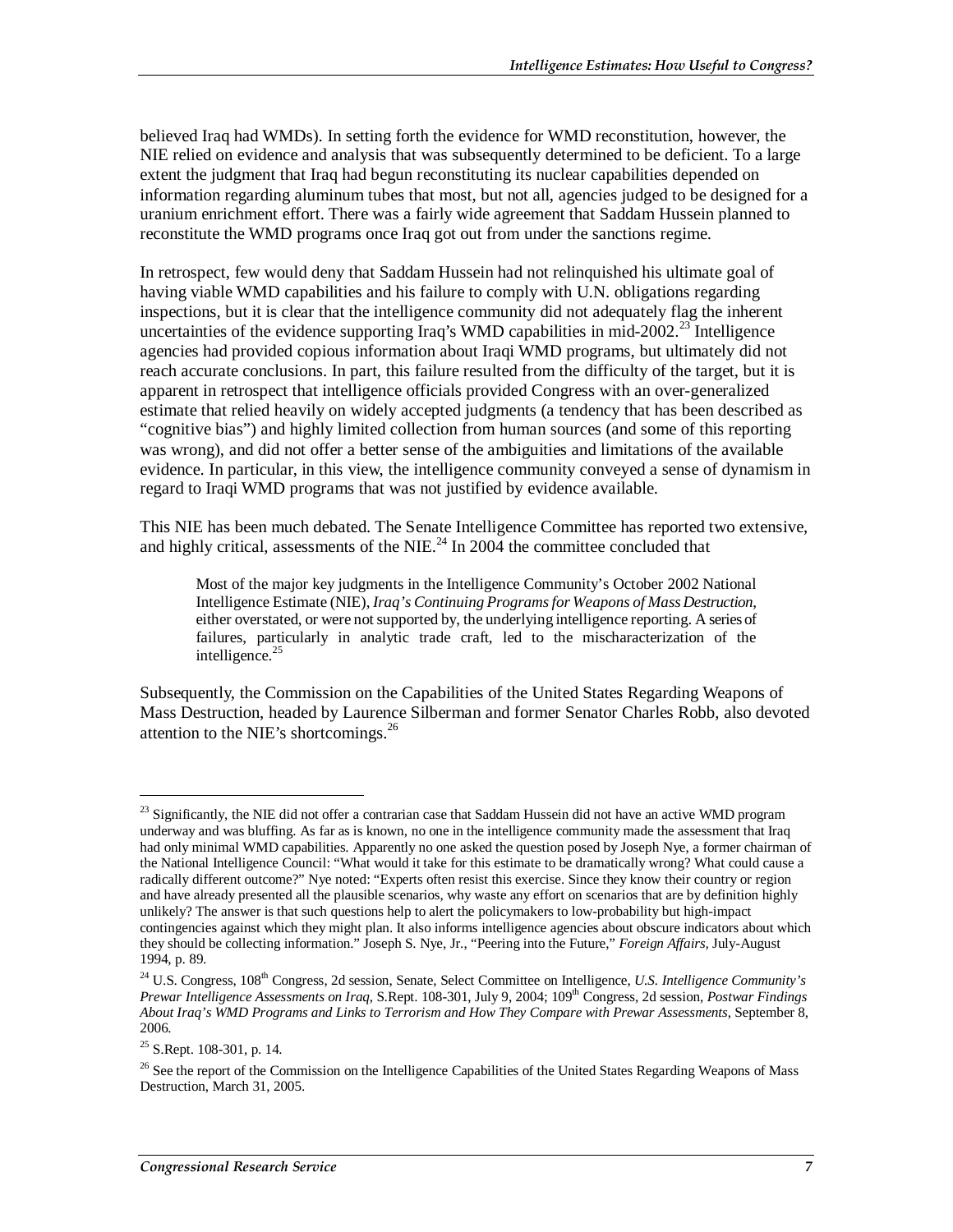After the collapse of the Saddam Hussein regime, the Iraq Survey Team, composed of experts from various U.S. agencies looked at all evidence available on the ground in Iraq and did not find evidence that Iraq had an active WMD effort. They did agree that there was a likelihood of reconstitution once sanctions were lifted. The Iraq Survey Team concluded that Saddam Hussein saw many benefits to an ongoing WMD program but was primarily concerned with seeing sanctions lifted. The team concluded that Saddam Hussein viewed Iran as Iraq's principal enemy in the region and that he believed WMD were necessary to counter Iran.<sup>27</sup>

An important question is the extent to which the faulty NIE influenced the congressional vote on the legislation that was enacted as the Authorization for Use of Military Force against Iraq (P.L. 107-243). The NIE made firm judgments about Iraq's *continuing* WMD programs, its links to terrorists, etc., and these judgments were reflected in the legislation.<sup>28</sup>

P.L. 107-243 did not, however, focus solely on WMD; it emphasized a long pattern of Iraqi violations of U.N. resolutions and its "brutal repression of its civilian population thereby threatening international peace and security in the region." It also cited Iraq's support of terrorist organizations that "threaten the lives and security of United States citizens."<sup>29</sup> A problem for the intelligence community was the heavy emphasis on WMD programs in the public debate prior to congressional consideration of the resolution, which tended to obscure other factors that were not dependent on technical analyses of highly limited evidence.<sup>30</sup>

#### **NIE on Trends in Global Terrorism, 2006**

Also instructive is the more recent NIE, *Trends in Global Terrorism: Implications for the United States*, prepared in April 2006 with the key judgments officially released in September 2006<sup>31</sup> after several accounts had appeared in the media. The NIE's Key Judgments reflected the intelligence community's conclusion that the global jihadist movement "is spreading and adapting to counterterrorism efforts." The jihadists, the NIE concluded, "will use improvised explosive devices and suicide attacks focused primarily on soft targets to implement their asymmetric warfare strategy, and that they will attempt to conduct sustained terrorist attacks in urban

<sup>27</sup> See *Comprehensive Report of the Special Advisor to the DCI on Iraq's WMD with Addendums*, September 2004, Vol. I, pp. 1, 29.

 $^{28}$  One clause of P.L. 107-243 argued that Iraq "remains in material and unacceptable breach of its international obligations by, among other things, continuing to possess and develop a significant chemical and biological weapons capability, actively seeking a nuclear weapons capability, and supporting and harboring terrorist organizations." Another clause stated: "Whereas Iraq's demonstrated capability and willingness to use weapons of mass destruction, the risk that the current Iraqi regime will either employ those weapons to launch a surprise attack against the United States or its Armed Forces or provide them to international terrorists who would do so, and the extreme magnitude of harm that would result to the United States and its citizens from such an attack, combine to justify action by the United States to defend itself."

 $29$  In addition to WMD concerns, there has been ongoing controversy on the planning for stabilizing Iraq once Saddam Hussein's military had been overcome and the regime removed; intelligence officials have maintained that estimates of the difficulties involved in this effort were accurate and were detailed prior to the commencement of hostilities. See "Intelligence and Analysis on Iraq," p. 2; also, Paul R. Pillar, "Intelligence, Policy, and the War in Iraq," *Foreign Affairs*, March/April 2006.

<sup>30</sup> See CRS Report RS21696, *U.S. Intelligence and Policymaking: The Iraq Experience*, by Richard A. Best Jr.

<sup>&</sup>lt;sup>31</sup> Office of the Director of National Intelligence, "Declassified Key Judgments of the National Intelligence Estimate 'Trends in Global Terrorism: Implications for the United States' dated April 2006," http://odni.gov/press\_releases/ Declassified\_NIE\_Key\_Judgments.pdf.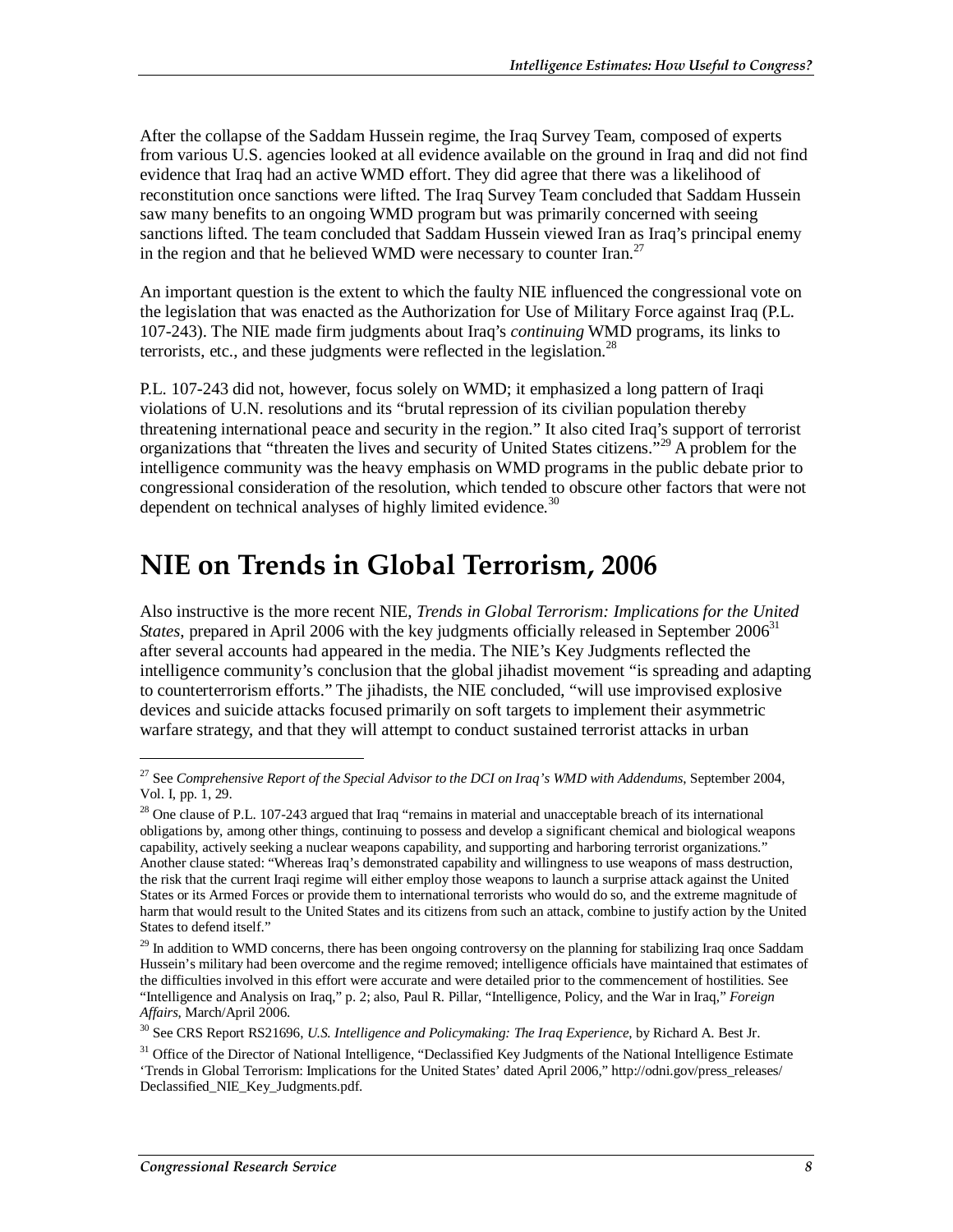environments." Much public commentary on the NIE was directed towards its conclusions that the "Iraq conflict has become the 'cause celebre' for jihadists, breeding a deep resentment of U.S. involvement in the Muslim world and cultivating supporters for the global jihadist movement."

The detailed analysis that supported these conclusions has not been made public, but it is worth noting that the NIE does give some generalized attention to policy approaches for the United States and its allies that could affect the future of jihadist terrorism.<sup>32</sup> The NIE referred to the possibility of "greater pluralism and more responsive political systems in Muslim majority nations," and the possibility that jihadists in Iraq will be perceived as having failed. It maintains that countering jihadists will require "coordinated multilateral efforts that go well beyond operations to capture or kill terrorist leaders."33

These brief references hardly exhaust the factors that will affect trends in global terrorism over the next decade. The NIE did not apparently address the question that has been the focus of much outside academic analysis—the overall religious and philosophical challenge by radical Islam to Western values.

The conclusions of this NIE may suggest a number of possible responses. Although NIEs can lay out in general terms the possible ramifications of different options, some observers believe that neither the drafters of the NIE nor the intelligence community as a whole should be viewed as best placed to propose alternative approaches for U.S. policy makers. Intelligence analysts can provide tentative assessments of the potential effect of various U.S. initiatives, but, according to this perspective, the full range of options will have to be developed elsewhere. Ultimately, policies are frequently based not only on an appreciation of the international environment and the threat, but also on the capabilities of the United States and its allies and the budgetary and political constraints that they face. These latter factors are not the responsibilities of intelligence analysts. $34$ 

#### **NIE on Prospects for Iraq's Stability, January 2007**

Responding to another congressional request, the Office of the Director of National Intelligence forwarded an NIE entitled *Prospects for Iraq's Stability: A Challenging Road Ahead* in January 2007 with unclassified key judgments released to the public.<sup>35</sup> The Key Judgments were accompanied by several pages of text describing the NIE process and an explanation of estimative language. Changes implemented subsequent to the Intelligence Reform Act of 2004 were noted, specifically new procedures to integrate formal reviews of source reporting and technical judgments and the application of more rigorous standards. The document notes that agency heads are now required to submit "formal assessments that highlight the strengths, weaknesses, and overall credibility of their sources used in developing the critical judgments of the NIE." In addition, a textbox is to be included in future NIEs to explain the meaning of terms such as "we

<sup>&</sup>lt;sup>32</sup> The NIE notes "vulnerabilities in the jihadist movement have emerged that, if fully exposed and exploited, could begin to slow the spread of the movement."

 $33$  Ibid.

 $34$  This NIE was the subject of a joint hearing by two congressional committees in 2007; U.S. Congress,  $110<sup>th</sup>$  Congress, 1<sup>st</sup> session, House of Representatives, Committee on Armed Services and Permanent Select Committee on Intelligence, *Implications of the National Intelligence Estimate Regarding Al Qaeda*, July 25, 2007, published 2010.

<sup>35</sup> See http://odni.gov/press\_releases/20070202\_release.pdf.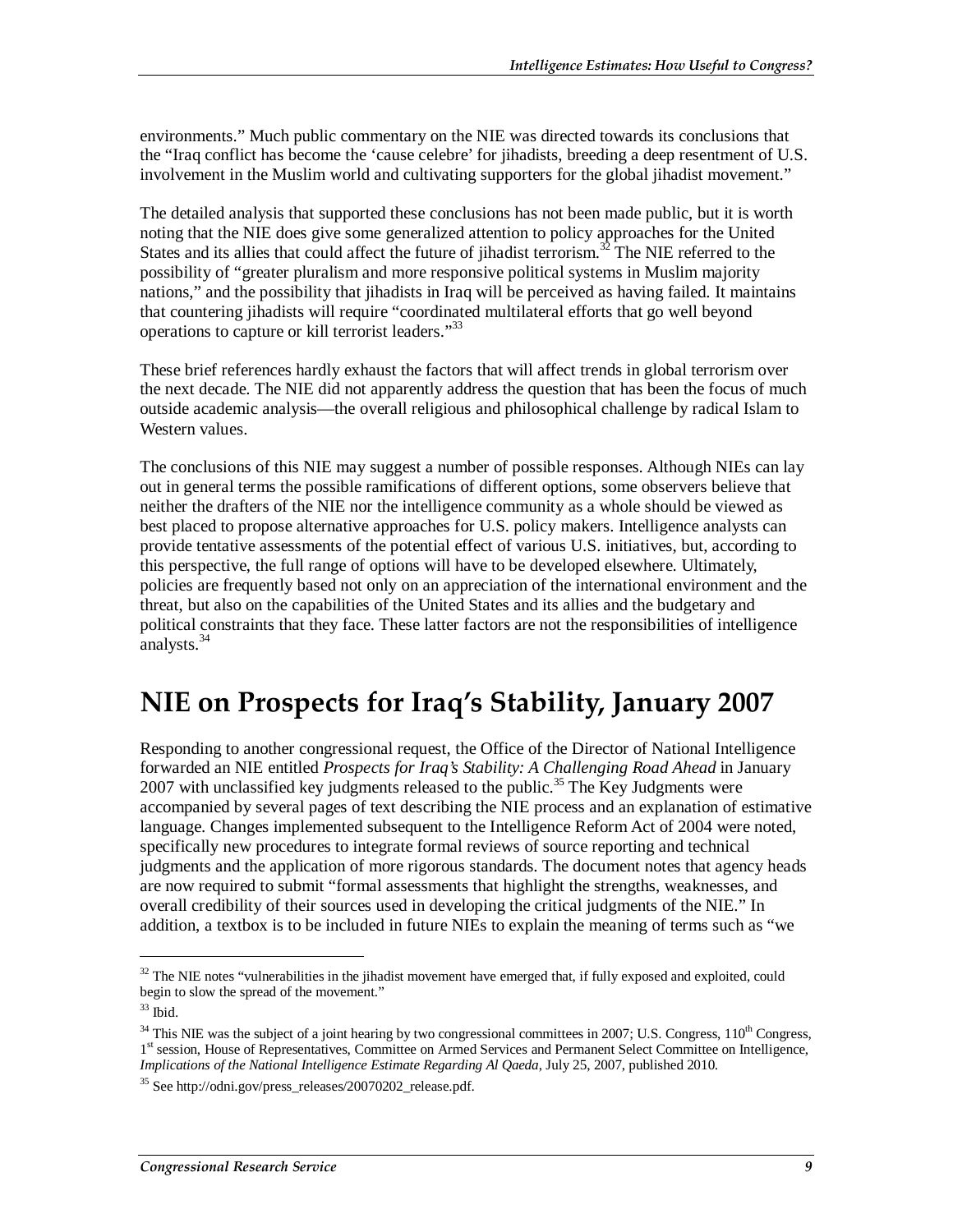judge" or "we assess" and the differences between high, moderate, and low confidence in various judgments. The use of such terms has occasionally been a source of confusion when they had come to have accepted meanings among analysts that were not well understood by policymakers.

Written at a time of intense congressional concern about the future of Iraq and in response to a congressional request, the NIE's Key Judgments included a finding that the overall security situation in Iraq will continue to deteriorate unless serious efforts are made to reverse existing conditions. The NIE reviewed the various challenges facing the Iraqis—mutually antagonistic ethnic communities, the weakness of Iraqi Security Forces, and the extremist groups such as Al Qaeda that act as "accelerators" of the inter-sectarian struggle. The NIE maintained that "Coalition capabilities, including force levels, resources, and operations, remain an essential stabilizing element in Iraq." Looking at the regional environment, the NIE noted that although some of Iraq's neighbors provide support that "clearly intensifies the conflict in Iraq," the involvement of outside actors "is not likely to be a major driver of violence or the prospects for stability because of the self-sustaining character of Iraq's internal sectarian dynamics." Undoubtedly, the classified NIE provides the evidentiary background of these judgments and a discussion of the extent of the intelligence community's confidence in the NIE's conclusions.

### **NIE on Iranian Nuclear Intentions and Capabilities**

On December 3, 2007, the Office of the Director of National Intelligence released unclassified Key Judgments of an NIE prepared in November 2007, *Iran: Nuclear Intentions and Capabilities*. 36 Donald Kerr, the principal deputy DNI, stated in a covering memorandum that numerous statements based on a 2005 assessment<sup>37</sup> had been made on the record. "Since our understanding of Iran's capabilities has changed, we felt it was important to release this information to ensure that an accurate presentation is available."<sup>38</sup>

The Key Judgments of the 2007 NIE state that "We judge with high confidence that in fall 2003, Tehran halted its nuclear weapons program; we also assess with moderate-to-high confidence that Tehran at a minimum is keeping open the option to develop nuclear weapons." The NIE assessed that the program "was halted primarily in response to international pressure" and argued that this assessment "suggests that Iran may be more vulnerable to influence on the issue than we judged previously."<sup>39</sup>

The dramatic shift in analytical conclusions received extensive attention from the media and Members of Congress given Iranian policies in the region, Iranian President Ahamdinejad's campaign against Israel's legitimacy, and the efforts of the U.S. and European allies to impose sanctions on Iran until it complies with United Nations Security Council demands that it cease

<sup>36</sup> Available at http://www.dni.gov/press\_releases/20071203\_release.pdf.

<sup>&</sup>lt;sup>37</sup> On January 18, 2007, then-DNI John Negroponte testified to the House Permanent Select Committee on Intelligence: "Our assessment is that Tehran is determined to develop nuclear weapons. It is continuing to pursue uranium enrichment and has shown more interest in protracting negotiations than reaching an acceptable diplomatic solution." Transcript, Hearing of the House Permanent Select Committee on Intelligence Annual Threat Assessment, http://odni.gov/testimonies/20070118\_transcript.pdf.

<sup>&</sup>lt;sup>38</sup> Statement by the Principal DNI, December 3, 2007.

<sup>39</sup> For further discussion of Iranian efforts, see CRS Report RL34544, *Iran's Nuclear Program: Status*, by Paul K. Kerr.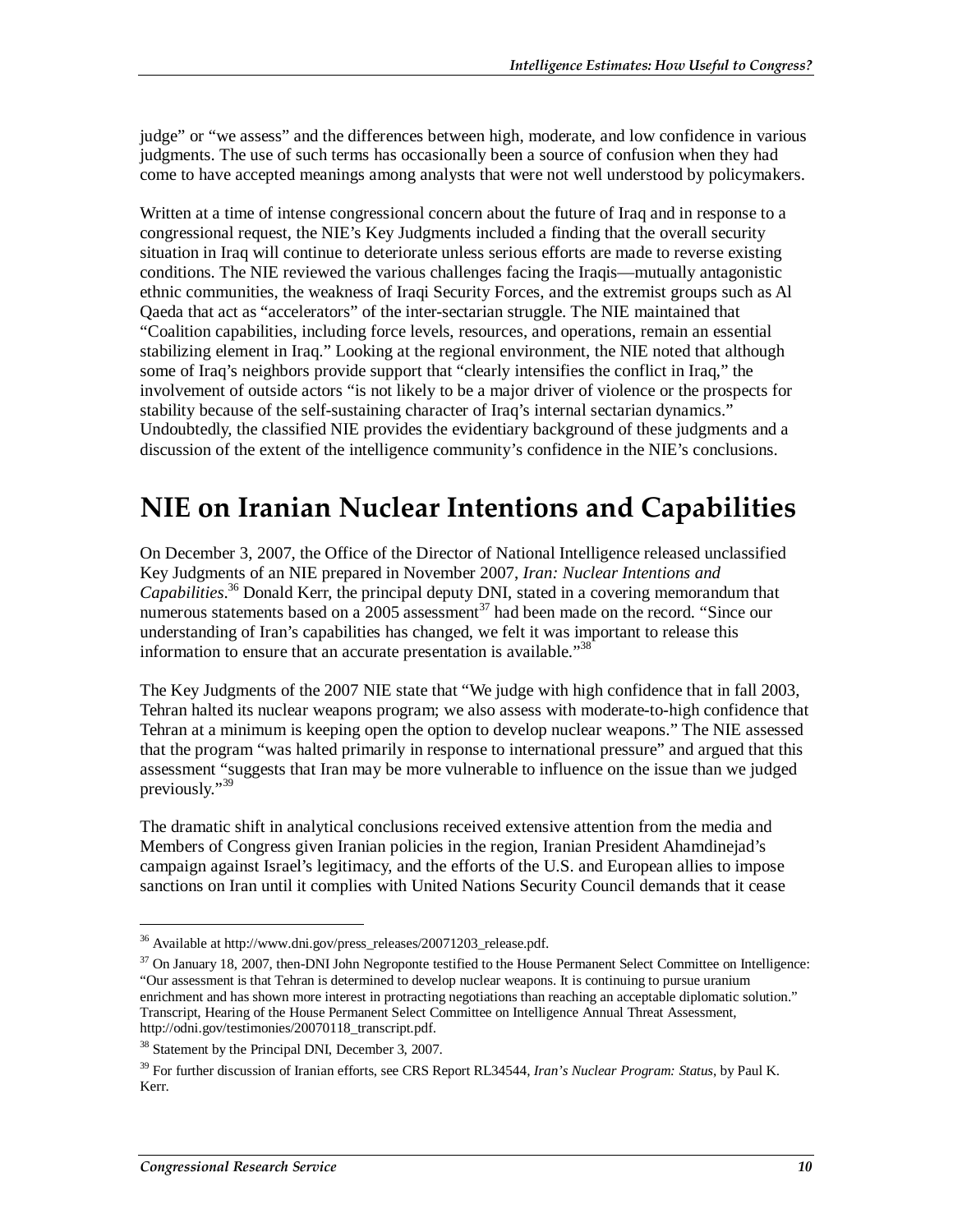uranium enrichment. A factor in the background may have been media reports that a U.S. strike against Iranian nuclear sites had been under consideration.<sup>40</sup> The NIE's Key Judgments did not indicate that Iran had ceased its nuclear efforts but, in the view of some observers, it undermined the urgency of the Administration's efforts.

Few would argue that the conclusions drawn by the NIE should not have been brought to the attention of policymakers in the executive branch and Congress, but a number of observers have argued that the Key Judgments overemphasized the importance of the nuclear weapon design and weaponization work at the expense of ongoing uranium conversion and enrichment efforts that would be essential to achieving nuclear weapons capabilities. Dennis Ross, a diplomat with long experience in the Middle East, noted: "While nothing has changed, the NIE has created a new story line."<sup>41</sup> According to Ross, the NIE will unwisely focus public attention on nuclear weapons *per se* rather than Iran's larger nuclear effort. He writes:

Weaponizing is not the issue, developing fissionable materials is. Because, compared with producing fissionable material, which makes up the core of nuclear bombs, weaponizing it is neither particularly difficult nor expensive.<sup>42</sup>

Former Secretary of State Henry Kissinger argued: "we could be witnessing not a halt of the Iranian weapons program—as the NIE asserts—but a subtle, ultimately more dangerous, version of it that will phase in the warhead when fissile material production has matured."<sup>43</sup>

A focus of the Key Judgments was the assessment Iran ended its nuclear program "in fall 2003 ... primarily in response to international pressure." Observers have noted that the Key Judgments did not indicate whether such "international pressure" included the collapse of Saddam Hussein's regime in April 2003. It is plausible that Iranian officials, like the U.S. intelligence community, may have believed that Iraq had WMD capabilities and, when that turned out to be not the case, made a decision that their own nuclear program was no longer necessary. The released Key Judgments do not, however, address this issue.

The NIE's Key Judgments also suggest that "some combination of threats of intensified international scrutiny and pressures, along with opportunities for Iran to achieve its security, prestige, and goals for regional influence in other ways, might—if perceived by Iran's leaders as credible—prompt Tehran to extend the current halt to its nuclear weapons program." This judgment is based on an unacknowledged assumption being that Iran's goals can be accommodated by other countries, including the United States, if they are pursued without an active WMD program. This crucial issue also is not addressed in the released Key Judgments.

Iran nuclear plans remain a major concern of the intelligence community. Media reports indicate that a new NIE was being prepared in early 2010 that would revise some of the conclusions of the 2007 effort. The current DNI, James Clapper, prior to his confirmation hearing in July 2010, indicated that he would ensure that the intelligence committees would be supplied with underlying intelligence reporting for the new  $NIE<sup>44</sup>$  In his actual testimony, Mr. Clapper

<sup>41</sup> Dennis Ross, "The Can't-Win Kids," *The New Republic*, December 11, 2007.

<u>.</u>

<sup>&</sup>lt;sup>40</sup> See, for instance, Tim Shipman, "Will he Bomb ... or Is He Bluffing? George Bush Has Ramped Up the Rhetoric Against Iran. Is he Serious?," Sunday Telegraph (London), September 2, 2007, p. 15.

 $42$  Ibid.

<sup>43</sup> Henry A. Kissinger, "Misleading the Iran Report," *Washington Post*, December 13, 2007, p. A35.

<sup>44</sup> U.S. Congress, 111th Congress, 2d session, Senate, Select Committee on Intelligence, *Additional Prehearing*  (continued...)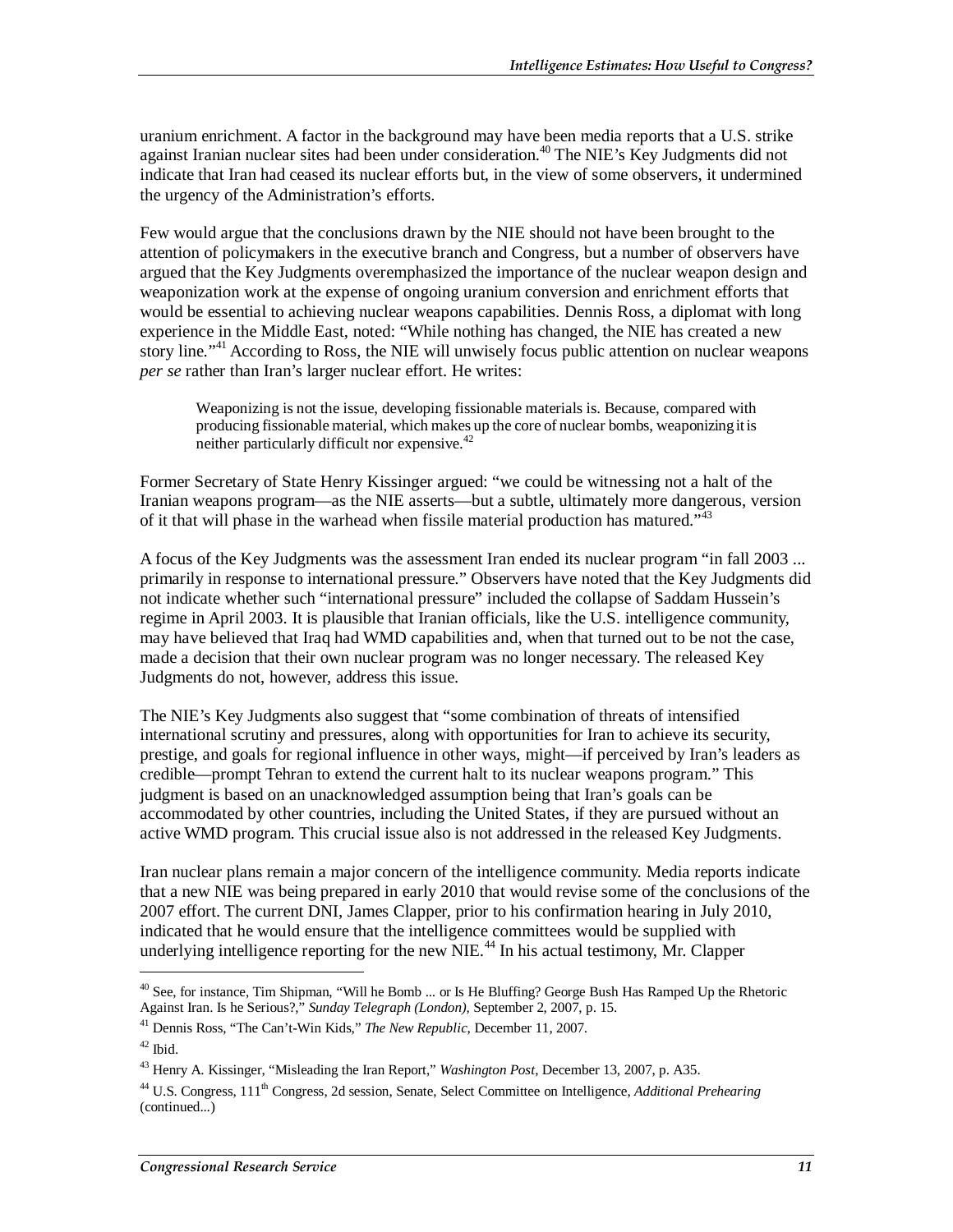indicated his belief that there have been "substantial process improvements" in preparing NIEs. He referred specifically to efforts to assess the sources that the NIE used, the enlisting of outside readers ("red teaming"), and indications of confidence levels of the drafters in the evidence and the extent of collection gaps. Clapper acknowledged the value of the Senate Intelligence Committee's critique of earlier NIEs: The committee "laid out exactly what went wrong. I can attest since I was there [that] it was not because of politicization or any political pressure. It was because of ineptitude."<sup>45</sup>

To what extent the release of the Key Judgments of the NIE changed the "story line" of U.S. policy remains uncertain. Observers suggest that intelligence analysis with all its inevitable uncertainties and ambiguities seldom yields a water-tight argument for a new policy. Policy builds upon the factual base that intelligence analysis provides, but it is also built upon assessments of our own national interests that are beyond the mandate of the intelligence community. Recognizing that any Iranian success in testing a nuclear weapon in the near future would seriously undermine confidence in its core capabilities, the intelligence community has presented important evidence about current Iranian nuclear efforts. These facts do not change U.S. interests, but only how they are pursued and how they are explained to the public. Although the "story line" may have to be adjusted, the realities of U.S. interests and the failure of the Iranian regime to abide by its treaty commitments remain.

## **Conclusion: Useful Products if Limitations Appreciated**

Congress is and will continue to be an important consumer of national intelligence, but there are concerns that mandating NIEs may not support the legislative process to the extent that some have anticipated. NIEs can provide the intelligence community's best evidence and analysis on major issues of national security and can highlight areas where information is lacking, but they usually require lengthy preparation and coordination before they can be disseminated. The history of the NIE on Iraqi WMD suggests that compressing the production schedule can be counterproductive. Moreover, conclusions of NIEs may not be informed by knowledge of initiatives planned or underway by others in the executive or legislative branches. A more public role for NIEs in debates on national security policy issues could obscure their inherent limitations and distort the discussion of the policy issues.

In some cases, Congress may find intelligence assessments or briefings prepared in a less structured way and within tighter time constraints better serve its legislative needs than do formal NIEs. The creation of the Office of the DNI provides a focal point from which the analytical capabilities of all intelligence agencies can be brought to bear on given issues, even ones that are narrowly focused. It is considered likely that a combination of NIEs on some topics, supplemented by more limited assessments supported by an ongoing dialogue with intelligence analysts, may provide the most effective support to the legislative process.

<sup>(...</sup>continued)

*Questions for James R. Clapper, Jr., Upon his nomination to be Director of National Intelligence* [July 2010], p. 87.

<sup>&</sup>lt;sup>45</sup> Hearing of the Senate (Select) Intelligence Committee; Subject: Nomination of Lieutenant James Clapper to be Director of National Intelligence, Federal New Service, July 20, 2010.